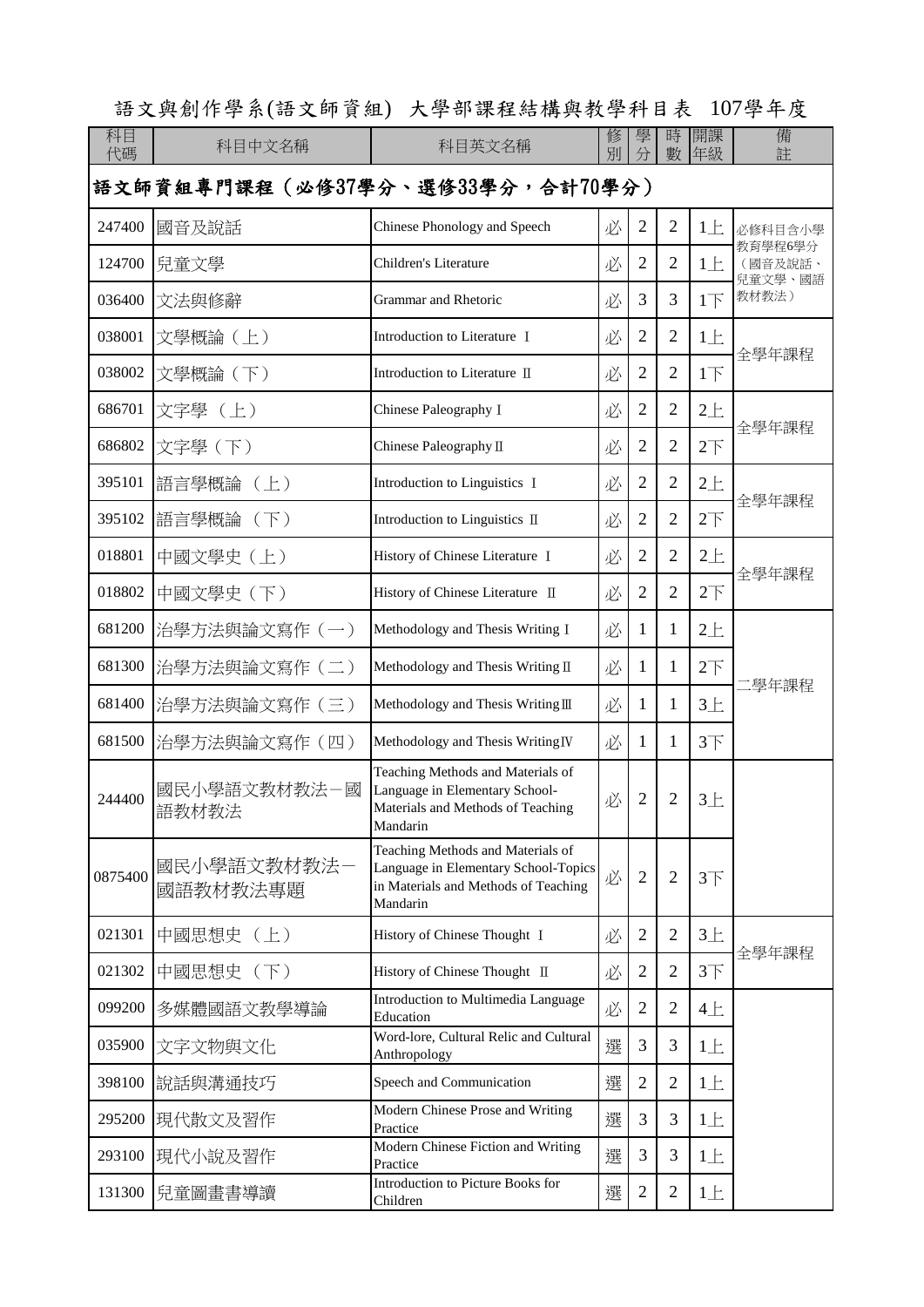|          |               |                                                            |        |                |                |                 | ▏▁     |
|----------|---------------|------------------------------------------------------------|--------|----------------|----------------|-----------------|--------|
| 科目<br>代碼 | 科目中文名稱        | 科目英文名稱                                                     | 修<br>別 | 學<br>分         | 時<br>數         | 開課<br>年級        | 備<br>註 |
| 117100   | 佛學概論          | <b>Introduction to Buddhist Doctrines</b>                  | 選      | 3              | $\overline{3}$ | $1 \pm$         |        |
| 086900   | 先秦儒家著作選讀      | Readings in Pre-Chin Period<br><b>Philosophical Essays</b> | 選      | 3              | 3              | $1 \pm$         |        |
| 391700   | 語文的創造力與教學     | Language Creativity and Pedagogy                           | 選      | $\overline{2}$ | $\overline{2}$ | $1\overline{F}$ |        |
| 295700   | 現代詩及習作        | Modern Poetry and Writing Practice                         | 選      | 3              | 3              | $1\overline{1}$ |        |
| 380500   | 演說與辯論         | Speech and Debate                                          | 選      | $\overline{2}$ | $\overline{2}$ | $1\overline{1}$ |        |
| 326600   | 硬筆字研習         | Study and Practice of Penmanship                           | 選      | $\overline{2}$ | $\overline{2}$ | 1 <sub>l</sub>  |        |
| 546600   | 現代戲劇及習作       | Modern Drama with Writing Practice                         | 選      | 3              | 3              | 1 <sub>T</sub>  |        |
| 336100   | 鄉土語言一閩南語      | Dialects-Southern Min Chinese                              | 選      | $\overline{2}$ | $\overline{2}$ | 1 <sub>l</sub>  |        |
| 495900   | 鄉土語言一客語       | Dialects-Hakka                                             | 選      | $\overline{2}$ | $\overline{2}$ | 1 <sub>T</sub>  |        |
| 496000   | 鄉土語言一原住民語     | Dialects-Aboriginal Languages                              | 撰      | $\overline{2}$ | $\overline{2}$ | $1\overline{F}$ |        |
| 047000   | 古典小說選讀        | Readings in Classical Novels                               | 選      | 3              | 3              | $1\overline{F}$ |        |
| 684400   | 世說新語          | Shi Shuo Xin Yu                                            | 選      | 3              | 3              | $1\overline{1}$ |        |
|          | 0805900 美學概論  | Introduction to Aesthetic                                  | 選      | $\overline{2}$ | $\overline{2}$ | $2+$            |        |
| 250000   | 國學導讀          | <b>Introduction to Classical Chinese</b><br><b>Studies</b> | 選      | 3              | 3              | $2+$            |        |
| 132200   | 兒童語言發展        | Children's Language Development                            | 選      | $\overline{2}$ | $\overline{2}$ | 2E              |        |
| 342500   | 楷書研習          | Study and Practice of Standard Script                      | 選      | $\overline{2}$ | $\overline{2}$ | $2+$            |        |
| 398200   | 說話藝術          | Art of Speech                                              | 選      | $\overline{2}$ | $\overline{2}$ | $2+$            |        |
|          | 548900 注音符號教學 | <b>Teaching of Phonetics</b>                               | 撰      | $\sqrt{2}$     | $\overline{2}$ | 2E              |        |
| 684100   | 哲理寓言選讀        | Readings in Philosophical Fables                           | 選      | 3              | 3              | $2+$            |        |
| 023400   | 中國寓言導讀        | <b>Introduction to Chinese Fables</b>                      | 選      | 3              | 3              | $2+$            |        |
| 022200   | 中國神話導讀        | <b>Introduction to Chinese Myths</b>                       | 選      | 3              | 3              | $2+$            |        |
| 684300   | 詩經            | Shi Jing                                                   | 選      | 3              | 3              | $2+$            |        |
| 104100   | 老子            | Lao Zi                                                     | 選      | 3              | 3              | $2+$            |        |
| 687200   | 荀子            | Xun Zi                                                     | 選      | 3              | 3              | $2+$            |        |
| 685100   | 諸子散文          | Prose of Thinkers in Late Chou<br>Dynasty                  | 選      | 3              | 3              | $2+$            |        |
| 0924400  | 自我探索與生涯規劃     | Self-exploration and Career Planning                       | 選      | $\overline{2}$ | $\overline{2}$ | $2+$            |        |
| 134500   | 兒童戲劇          | Children's Drama                                           | 選      | $\overline{2}$ | $\overline{2}$ | 2 <sup>T</sup>  |        |
| 127300   | 兒童故事          | Stories for Children                                       | 選      | $\mathfrak{2}$ | $\mathbf{2}$   | 2 <sup>T</sup>  |        |

語文與創作學系(語文師資組) 大學部課程結構與教學科目表 107學年度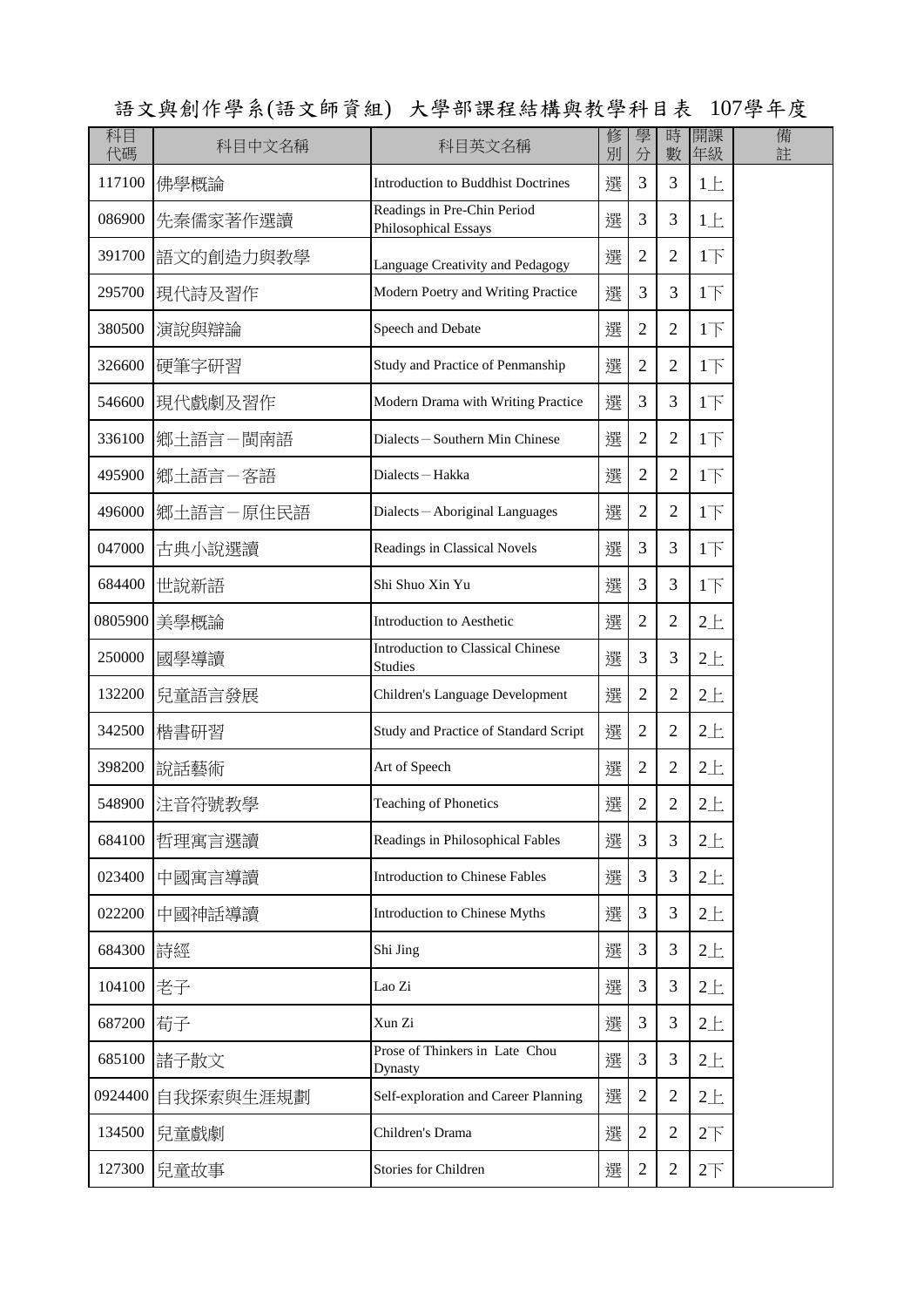| 科目<br>代碼 | 科目中文名稱     | 科目英文名稱                                                   | 修<br>別 | 學<br>分         | 時<br>數         | 開課<br>年級        | 備<br>註 |
|----------|------------|----------------------------------------------------------|--------|----------------|----------------|-----------------|--------|
| 546500   | 歷代文選及習作    | Chinese Prose and Writing Practice                       | 選      | 3              | 3              | $2\overline{1}$ |        |
| 549100   | 說話教學       | Teaching of Speaking                                     | 選      | $\overline{2}$ | $\overline{2}$ | $2\overline{1}$ |        |
| 684200   | 禪思與禪趣      | The Enlightened Wisdom of Chan                           | 選      | $\overline{2}$ | $\overline{2}$ | $2\overline{1}$ |        |
| 022800   | 中國教育名著選讀   | Readings in Chinese Educational<br>Masterpieces          | 選      | 3              | 3              | $2\overline{1}$ |        |
| 162700   | 俗文學        | Popular Literature                                       | 選      | 3              | 3              | $2\overline{1}$ |        |
| 342400   | 楚辭         | Chu Ci                                                   | 選      | 3              | 3              | $2\overline{1}$ |        |
| 685200   | 六朝詩文       | Poetry and Essays in the Six Dynasties                   | 選      | 3              | 3              | $2\overline{5}$ |        |
| 495000   | 資訊與語文教學    | <b>Information and Language Arts</b>                     | 選      | $\overline{2}$ | $\overline{2}$ | $3+$            |        |
| 0814400  | 日治時期台灣小說選讀 | Anthology of Taiwanese Fiction during<br>Japanese Period | 選      | 3              | 3              | $3+$            |        |
| 0835700  | 聲韻學(上)     | Chinese Phonology I                                      | 選      | $\overline{2}$ | $\overline{2}$ | $3+$            |        |
| 0835800  | 聲韻學(下)     | Chinese Phonology II                                     | 選      | $\overline{2}$ | $\overline{2}$ | $3+$            | 全學年課程  |
| 046700   | 古文字與古代社會   | Chinese Paleography and Ancient<br>Culture               | 選      | 3              | 3              | $3+$            |        |
| 549300   | 古文字學       | <b>Advanced Chinese Paleography</b>                      | 選      | $\overline{2}$ | $\overline{2}$ | $3+$            |        |
| 124400   | 兒童少年小說     | Fiction for Children and Young Adult                     | 選      | $\overline{2}$ | $\overline{2}$ | $3+$            |        |
| 547500   | 專題文學       | Topics in Literature                                     | 選      | 3              | 3              | $3+$            | 含各類文學  |
| 492500   | 台灣古典詩      | <b>Taiwanese Classical Poetry</b>                        | 選      | $\overline{2}$ | $\overline{2}$ | $3+$            | 新增     |
| 349200   | 詩選及習作      | Selected Poetry and Writing Practice                     | 選      | 3              | 3              | $3+$            |        |
| 549400   | 作文教學       | Teaching of Composition                                  | 選      | $\mathfrak{2}$ | $\mathfrak{2}$ | $3+$            |        |
| 549500   | 全語言教學      | <b>Whole Language</b>                                    | 選      | $\overline{2}$ | $\overline{2}$ | $3+$            |        |
| 0332800  | 詞選及習作      | Readings in Ci with Writing Practice                     | 選      | 3              | 3              | $3+$            |        |
| 0103200  | 曲選         | Readings in Qu                                           | 選      | $\mathbf{2}$   | $\overline{2}$ | $3+$            |        |
| 010000   | 小說美學       | Aesthetics of Fiction                                    | 選      | $\overline{2}$ | $\overline{2}$ | $3+$            |        |
| 038500   | 文藝心理學      | Psychology of Literature                                 | 選      | $\mathbf{2}$   | $\overline{2}$ | $3+$            |        |
| 482800   | 道家思想       | Thought of Daoism                                        | 選      | 3              | 3              | $3+$            |        |
| 119800   | 宋明理學       | Song-Ming Neo-Confucianism                               | 選      | 3              | 3              | $3+$            |        |
| 021400   | 中國思想名著選讀   | Readings in Chinese Philosophical<br>Masterpieces        | 選      | 3              | 3              | $3+$            |        |
| 048500   | 史記         | Shi Ji                                                   | 選      | 3              | 3              | $3+$            |        |
| 684500   | 莊子         | Zhuang Zi                                                | 選      | 3              | $\mathfrak{Z}$ | $3+$            |        |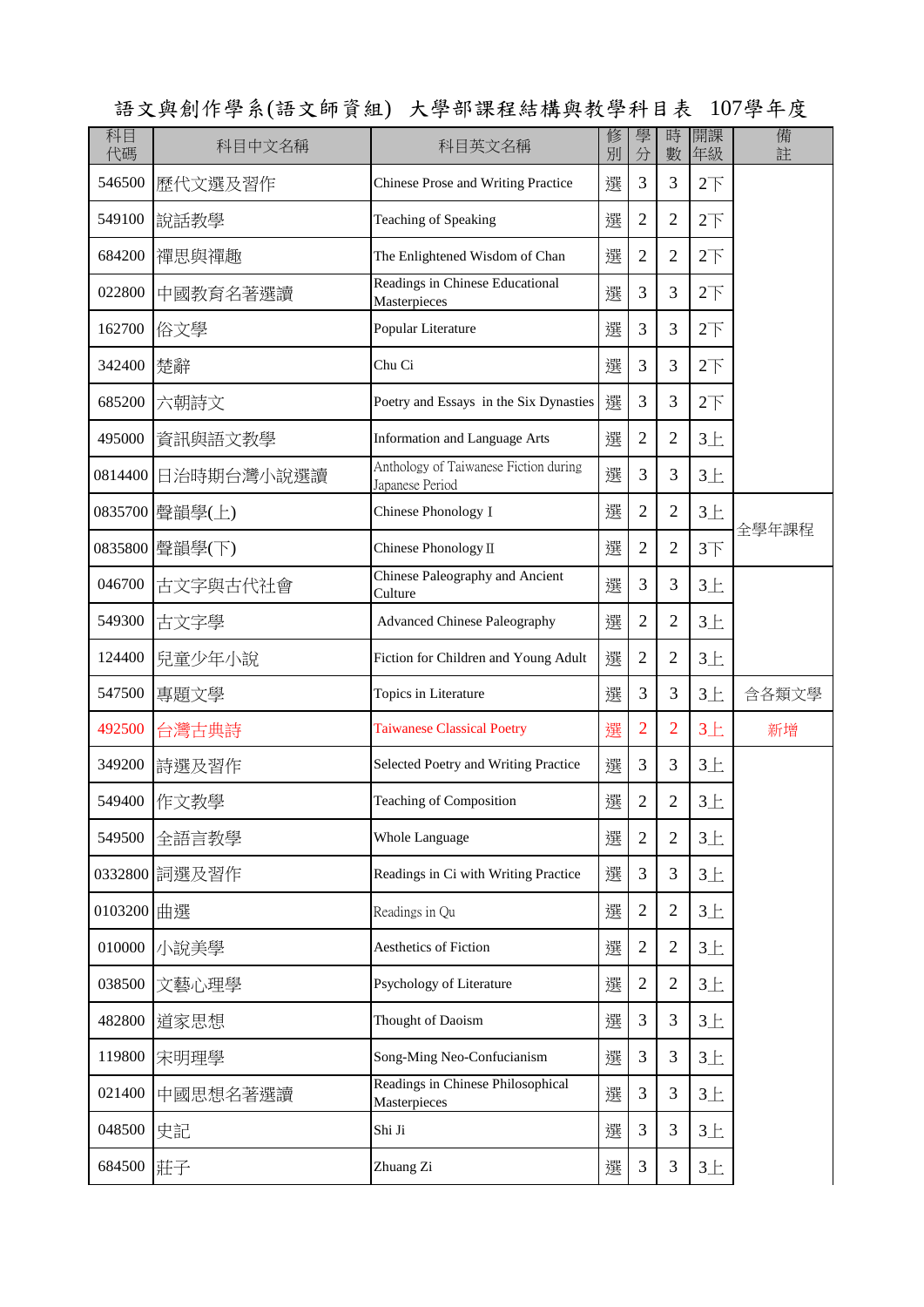科目 | 修 | 學 | 時 |開課 | 備 代碼 | 『 『 『 『 『 『 『 『 『 『 『 『 』 』 『 『 』 『 『 』 『 』 『 』 『 』 『 』 『 』 『 』 』 | 分 | 數 | 年級 | ・ 註 科目中文名稱 | 科目英文名稱 684600 易經 Yi Jing 選 3 3 3上 121300 李白詩 Li Bai's Poetry 選 3 3 3上 684700 杜甫詩 Du Fu's Poetry | 選 3 3 3 1 047300 古典文學的翻譯與改寫 Translation and Rewriting of Classical Transiation and Rewriting of Classical  $\mathbb{R}$  2 2 3  $\overline{\text{F}}$ 549700 閱讀教學 Teaching of Reading  $\mathbb{R}$  | 選 3 3 3 3 3 3 3 3 5 3 5 3 5 3 5 4 5  $\mathbb{R}$ 0426900 |閱讀理論  $\Box$  Theories of Reading  $\Box$  | 撰 | 2 | 2 | 3下 0896900 閱讀理解評量設計 Assessment Design of the Reading Assessment Design of the Reading<br>Comprehension 2 2 3下 <sup>549800</sup> 語文教材編纂 Editing of Language Teaching Materials 選 2 2 3下 549900 |語文教材評鑑  $\begin{array}{c|c} \text{Evaluation of Language Teaching} \end{array}$  | 選 2 2 3下 550000 屈帖書畫鑑賞 The Art of Chinese Calligraphy and  $\frac{1}{12}$  2 2 3下 125400 |兒童文學創作 Writing of Children's Literature | 選 | 2 | 2 | 3下 0806000 專家文學 Works Study of Author <br>
Natural Works Study of Author 4 提 2 2 3 上 含各文學家 182900 專書選讀 Classics Reading 合中西名著 480300 美學名著選讀 Readings in Masterpieces of Aesthetics 選 2 2 3下 684800 李商隱詩 Li Shang-Yin's Poetry 選 3 3 3下 84900 東坡樂府 Dong-Po Yue Fu 選 3 3 3下 685000 柳永詞 Lio Yeng's Ci 選 3 3 3下 0814900 作文教學設計與實習(上) Instructional Design and Practicum for Teaching Writing 1 and Practicum for 選  $2$  | 2 | 3  $\pm$ 0815000 作文教學設計與實習 (下) Instructional Design and Practicum for Teaching Writing II  $\mathbb{E}\left[2 \mid 2 \mid 3\right]$ 125200 兒童文學研究 Advanced Study of Children's 课 2 2 4上 328700 童話學 Fairy Tales 選 2 2 4上 <sup>550500</sup> 國小語文教學專題 Topics in Teaching Chinese in Topics in Teaching Chinese in <br>Elementary School  $\mathbb{E} \left[ 3 \right] 3 4 \pm 3$ 052100 台灣兒童文學 Taiwanese Children's Literature 课 | 2 | 2 | 4上 203300 書法 Calligraphy 選 2 2 4上 550600 寫字教學 Teaching of Calligraphy 撰 2 2 4 L 0924500 |語文產業實習  $\boxed{\text{Internship of language agency}}$  | 選 2 | 2 | 4  $\boxed{\pm}$ 448300 應用文及習作 Applied Writing and Practice |選 | 3 | 3 | 4下 550700 鄉土語文教材教法-閩南語 教材教法 Teaching Materials and Methods of Teaching Materials and Methods of  $\mathbb{R}$  2 2 4  $\overline{\text{F}}$ 全學年課程

語文與創作學系(語文師資組) 大學部課程結構與教學科目表 107學年度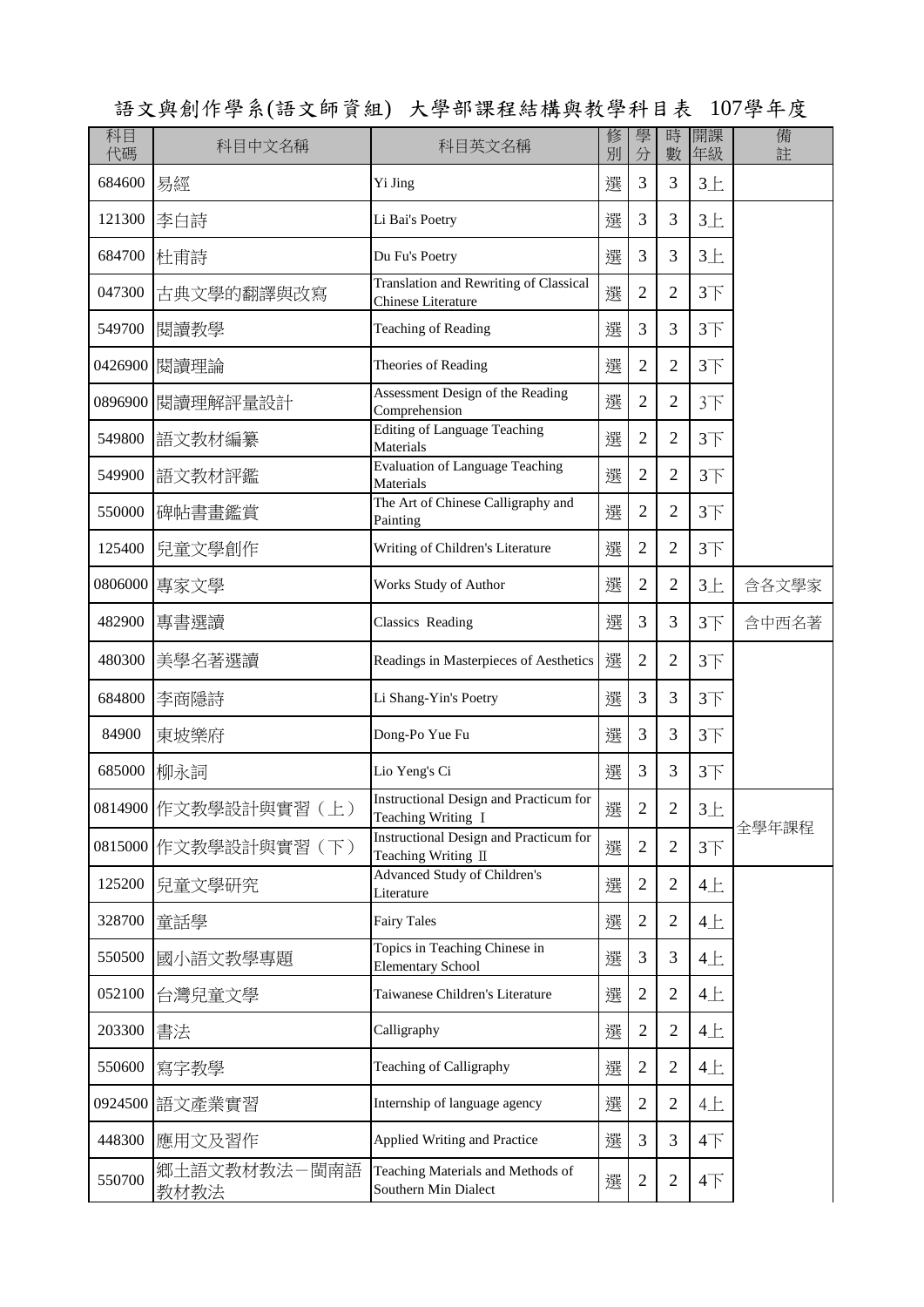| 科目<br>代碼 | 科目中文名稱               | 科目英文名稱                                                          | 修<br>別 | 學<br>分         | 時<br>數         | 開課<br>年級        | 備<br>註                         |
|----------|----------------------|-----------------------------------------------------------------|--------|----------------|----------------|-----------------|--------------------------------|
| 550800   | 鄉土語文教材教法-客家語<br>教材教法 | Teaching Materials and Methods of<br>Hakka Dialect              | 選      | $\overline{2}$ | $\overline{2}$ | 4 <sub>T</sub>  |                                |
| 328500   | 童詩學                  | Study of Poetry for Children                                    | 選      | $\overline{2}$ | $\overline{2}$ | $4\overline{ }$ |                                |
| 378900   | 構詞學                  | Morphology                                                      | 選      | $\overline{2}$ | $\overline{2}$ | $4+$            |                                |
| 218700   | 訓詁學                  | <b>Historical Semantics</b>                                     | 選      | 3              | 3              | $4+$            |                                |
| 210200   | 海外華語文教學概論            | Introduction to Teaching Chinese as a<br>Foreign Language       | 選      | $\overline{2}$ | $\overline{2}$ | $4+$            |                                |
|          | 0814500 第二外語(一)      | Integrated Second Language Level One                            | 選      | $\overline{2}$ | $\overline{2}$ | $3+$            | 含各類外語,修<br>畢第二外語(一)            |
|          | 0814600 第二外語(二)      | Integrated Second Language Level Two                            | 選      | $\overline{2}$ | $\overline{2}$ | 3 <sup>7</sup>  | 者方得選修第二<br>外語(二),以此<br>類推,經語文系 |
|          | 0814700 第二外語(三)      | Integrated Second Language Level Three                          | 選      | $\overline{2}$ | $\overline{2}$ | 4E              | 審查通過者除<br>外。                   |
|          | 0814800 第二外語(四)      | Integrated Second Language Level Four                           | 選      | $\overline{2}$ | $\overline{2}$ | $4+$            |                                |
| 546300   | 報導文學及習作              | Reporting and Writing Practice                                  | 選      | $\overline{2}$ | $\overline{2}$ | 1E              |                                |
| 341600   | 新聞學概論                | Introduction to Journalism                                      | 選      | $\overline{2}$ | $\overline{2}$ | 1 <sub>l</sub>  |                                |
| 549000   | 傳播學概論                | Introduction to Communications                                  | 選      | $\overline{2}$ | $\overline{2}$ | $2+$            | 編輯與採<br>訪」學分學程                 |
| 262500   | 採訪與寫作                | News Reporting and Writing                                      | 選      | $\overline{2}$ | $\overline{2}$ | $3+$            |                                |
| 547600   | 廣告文案寫作               | <b>Advertisements Writing</b>                                   | 選      | $\overline{2}$ | $\overline{2}$ | $3+$            |                                |
| 367200   | 電子書製作                | <b>Creating E-Books</b>                                         | 選      | $\overline{2}$ | $\overline{2}$ | $3+$            |                                |
| 新增       | 社群媒體與電子商務            | Social media and Electronic Commerce                            | 選      | $\overline{2}$ | $\overline{2}$ | $3+$            | ,本學程應修<br>學分20學分(              |
|          | 0806100 網路新聞學        | Web Journalism                                                  | 選      | $\overline{2}$ | $\overline{2}$ | 3 <sup>7</sup>  | 含「傳播學概<br>論」與「新聞               |
| 141200   | 編輯學                  | <b>Editing Study</b>                                            | 選      | $\overline{2}$ | $\overline{2}$ | $3+$            | 學概論」2門<br>必修,相關規               |
| 550200   | 出版學                  | <b>Publication Study</b>                                        | 選      | $\overline{2}$ | $\overline{2}$ | 3 <sup>7</sup>  | 定請見學程設<br>置要點。                 |
| 550300   | 雜誌學                  | Magazine Study                                                  | 選      | $\overline{2}$ | $\overline{2}$ | 3 <sup>T</sup>  |                                |
| 478300   | 傳播媒介分析               | Media Analysis                                                  | 選      | $\overline{2}$ | $\overline{2}$ | 4 <sub>T</sub>  |                                |
| 548800   | 媒體批判                 | Critical Study of Mass Media                                    | 選      | $\overline{2}$ | $\overline{2}$ | $4+$            |                                |
| 550900   | 媒體識讀                 | Media Literacy                                                  | 選      | $\overline{2}$ | $\overline{2}$ | $4+$            |                                |
| 0897000  | 媒體企劃                 | Media Planning                                                  | 選      | $\overline{2}$ | $\overline{2}$ | $4+$            |                                |
| 548700   | 專題寫作                 | Topics in Writing                                               | 選      | $\overline{2}$ | $\overline{2}$ | $4\overline{ }$ |                                |
| 639300   | 華語教學導論               | Introduction to Teaching Chinese as a<br><b>Second Language</b> | 選      | $\overline{2}$ | $\mathbf{2}$   | $2+$            | 華語文教                           |
| 640100   | 詞彙學                  | Lexicography                                                    | 選      | $\overline{c}$ | $\overline{c}$ | 2E              | 學」學分學程<br>本學程應修                |

語文與創作學系(語文師資組) 大學部課程結構與教學科目表 107學年度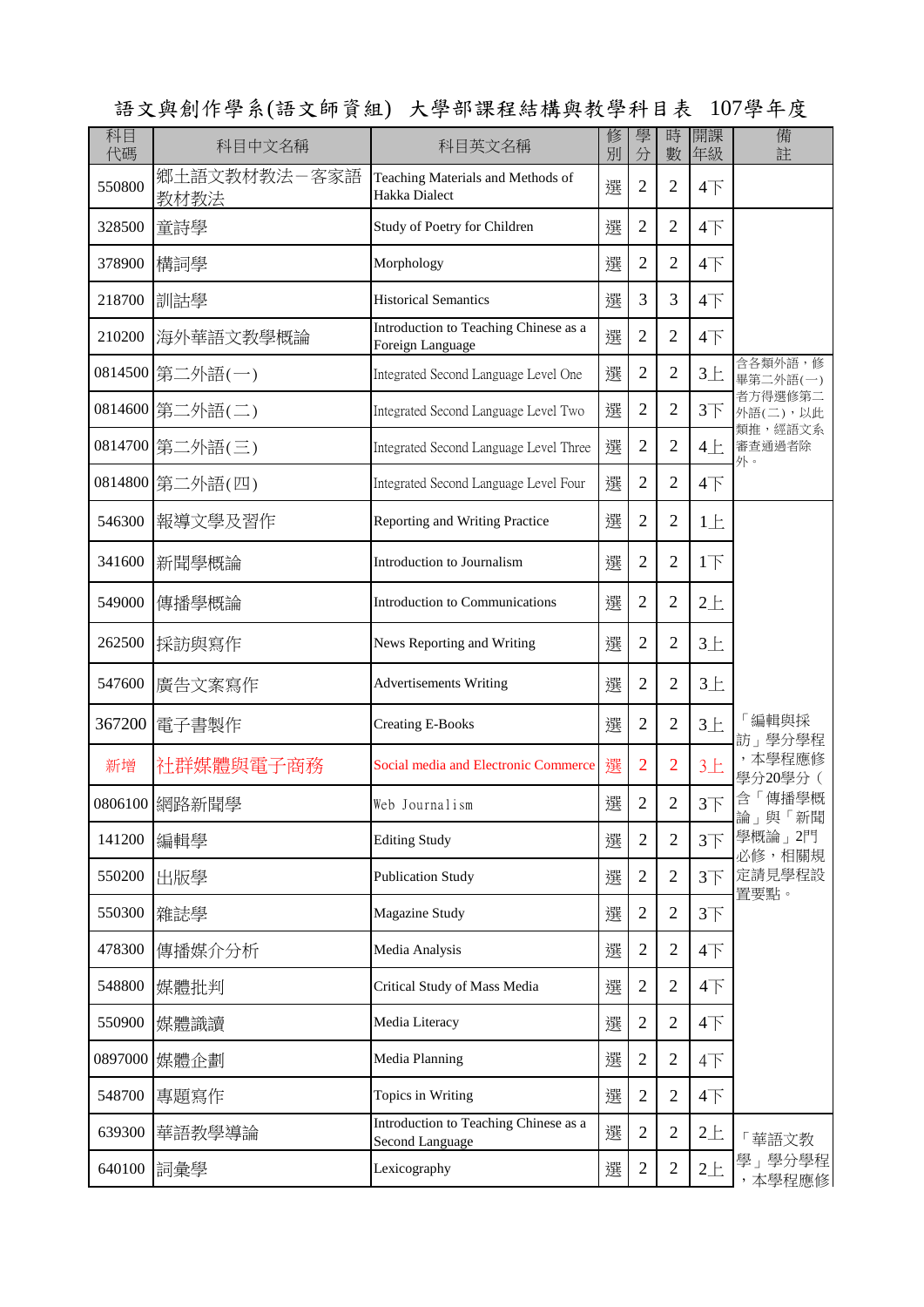| 科目<br>代碼 | 科目中文名稱         | 科目英文名稱                                                            | 修<br>別 | 學<br>分         | 時<br>數         | 開課<br>年級               | 備<br>註               |
|----------|----------------|-------------------------------------------------------------------|--------|----------------|----------------|------------------------|----------------------|
| 299100   | 第二語言習得         | Second Language Acquisition                                       | 選      | $\overline{2}$ | $\overline{2}$ | $2+$                   | 學分24學分,<br>包括「語言學    |
| 640000   | 華人文化與社會        | Chinese Culture and Society                                       | 選      | $\overline{2}$ | $\overline{2}$ | $2+$                   | 概論」必修2               |
| 394200   | 語言與文化          | Language and Culture                                              | 選      | $\overline{2}$ | $\overline{2}$ | $2 +$                  | 學分、<br>「文字<br>學」選修2學 |
| 395400   | 語音學            | Phonetics                                                         | 選      | $\overline{2}$ | $\overline{2}$ | $2\overrightarrow{ }$  | 分,相關規定<br>請見學程設置     |
| 640600   | 華語文測驗與評量       | Testing and Assessment of Chinese<br>Language                     | 選      | $\overline{2}$ | $\overline{2}$ | $2+$                   | 要點。                  |
| 641000   | 華語多媒體與電腦輔助教學   | Multimedia and Computer-Assisted<br><b>Instruction</b> in Chinese | 選      | $\overline{2}$ | $\overline{2}$ | $2\overline{1}$        |                      |
| 639700   | 文化導論           | Introduction to Culture                                           | 選      | $\overline{2}$ | $\overline{2}$ | $2\overline{1}$        |                      |
| 395300   | 語法學            | Syntactics                                                        | 選      | 3              | 3              | $3+$                   |                      |
| 639600   | 華語教材教法         | Teaching Methods and Materials of<br>Chinese                      | 撰      | 3              | 3              | $3+$                   |                      |
| 329500   | 華語文課程與教學設計     | Chinese Language Curriculum and<br><b>Instruction Design</b>      | 選      | $\overline{2}$ | $\overline{2}$ | $3+$                   |                      |
| 155100   | 社會語言學          | Sociolinguistics                                                  | 選      | $\overline{2}$ | $\overline{2}$ | $3+$                   |                      |
| 031800   | 心理語言學          | Psycholinguistics                                                 | 選      | $\overline{2}$ | $\overline{2}$ | $3+$                   |                      |
| 640400   | 華語文閱讀與寫作教學     | The Teaching of Chinese Reading and<br>Writing                    | 選      | $\overline{2}$ | $\overline{2}$ | $3+$                   |                      |
| 641100   | 華人哲學           | <b>Chinese Philosophy</b>                                         | 選      | $\overline{2}$ | $\overline{2}$ | 3 <sup>7</sup>         |                      |
| 639400   | 語義學            | Semantics                                                         | 選      | $\overline{2}$ | $\overline{2}$ | 4E                     | 華語文教                 |
| 639800   | 華語文教學實習        | Teaching Practicum of Chinese                                     | 選      | $\overline{2}$ | $\overline{2}$ | 4E                     | 學」學分學程<br>,本學程應修     |
| 640500   | 華語教材編寫與分析      | Editing and Analysis on Chinese<br>Learning Material              | 撰      | $\overline{2}$ | $\overline{2}$ | 4E                     | 學分24學分,<br>包括「語言學    |
| 641200   | 華人文學           | <b>Chinese Literature</b>                                         | 選      | $\sqrt{2}$     | $\overline{2}$ | 4E                     | 概論」必修2<br>學分、「文字     |
| 641300   | 華語與多元文化教育      | Chinese and Multicultural Education                               | 撰      | $\overline{2}$ | $\overline{2}$ | 4E                     | 學」選修2學               |
| 685700   | 語用學            | Pragmatics                                                        | 選      | $\mathbf{2}$   | $\overline{2}$ | $4\overline{\uparrow}$ | 分,相關規定<br>請見學程設置     |
| 639500   | 華語文教學策略        | <b>Strategies of Teaching Chinese</b>                             | 選      | $\overline{2}$ | 2              | $4\overline{\uparrow}$ | 要點。                  |
| 640700   | 雙語教學           | <b>Bilingual Education</b>                                        | 選      | $\overline{2}$ | $\overline{2}$ | $4\overline{1}$        |                      |
|          | 0806200 英語口語表達 | <b>English Oral Training</b>                                      | 選      | $\overline{2}$ | $\overline{2}$ | $2 +$                  |                      |
| 0806300  | 中華文化多語談 (英語)   | Seminar on Chinese Culture (English)                              | 選      | $\overline{2}$ | $\overline{2}$ | $2\overline{1}$        |                      |
| 639900   | 華語教學英語         | <b>Classroom English for Teaching</b><br>Chinese                  | 選      | $\overline{2}$ | $\overline{2}$ | $3+$                   |                      |
| 0806400  | 應用英文           | <b>Applied English</b>                                            | 選      | $\overline{2}$ | $\overline{2}$ | $3+$                   |                      |
|          | 0806500 跨文化溝通  | Communication across Culture                                      | 選      | $\overline{2}$ | $\overline{2}$ | $3+$                   |                      |
| 641500   | 英語會話與聽力教學      | English Listening and Speaking                                    | 選      | $\sqrt{2}$     | $\overline{2}$ | 4E                     |                      |
|          | 0806600 進階英文   | <b>Advanced English</b>                                           | 選      | $\overline{2}$ | $\overline{2}$ | 4E                     |                      |

語文與創作學系(語文師資組) 大學部課程結構與教學科目表 107學年度